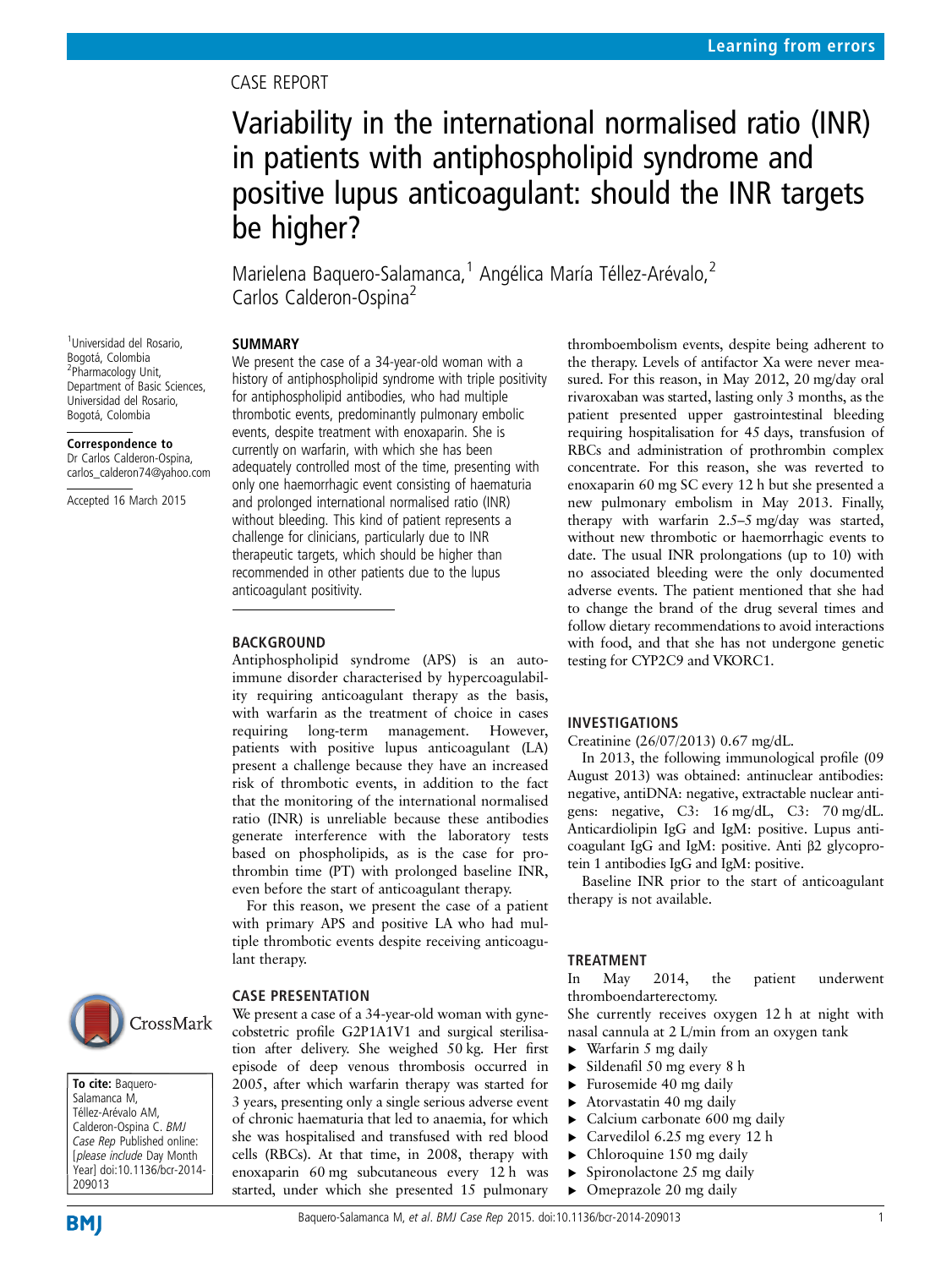#### OUTCOME AND FOLLOW-UP

Currently, the patient is stable, with good adherence to treatment and an INR target of 3.0–4.0, without new thrombotic events since May 2013, in joint management by rheumatology, internal medicine, pulmonology, anticoagulation clinic, physical therapy and rehabilitation. After thromboendarterectomy, pulmonary hypertension has improved, although there is still the need for supplemental oxygen at night. It should be noted that pulmonary hypertension occurred because of chronic thromboembolism due to insistent anticoagulation with enoxaparin, despite the obvious therapeutic failure.

#### **DISCUSSION**

APS is an autoimmune disorder characterised by thrombosis (venous and/or arterial), recurrent abortions and persistently positive antiphospholipid antibodies (aPL) such as LA, anticardiolipin IgG and/or IgM, and/or anti-β2 glycoprotein one antibodies.[1](#page-3-0) Persistently positive aPL is defined as their presence on at least two occasions. The second confirmatory APA lab test should be carried out at least 1[2](#page-3-0) weeks after the initial test.<sup>2</sup>

APS affects 0.5% of the population and occurs mainly in young women (only 12% of cases are diagnosed over the age of 50 years) in association with other autoimmune diseases, such as systemic lupus erythaematosus or lupus-like syndrome (sec-ondary APS), or in idiopathic form (primary APS).<sup>[3](#page-3-0)</sup>

Patients with APS have an increased risk of thrombotic events, and the main therapeutic goal is precisely to prevent such events; thus, patients with this condition require anticoagulation for long periods of time,<sup>24</sup> either as primary or secondary prevention, and warfarin is currently the drug of choice in nonpregnant patients.[3 4](#page-3-0)

The anticoagulant effect of warfarin is monitored with the international normalised ratio (INR), which is based on the patient's  $PT<sup>1</sup>$  $PT<sup>1</sup>$  $PT<sup>1</sup>$ . The current therapeutic INR target in patients with APS, according to the anticoagulation guidelines of the American College of Chest Physicians (CHEST), is between 2.0 and  $3.0<sup>5</sup>$  $3.0<sup>5</sup>$  $3.0<sup>5</sup>$  However, the recommendations are not clear for patients with APS who are positive for LA, in whom the risk of thrombosis is higher, as these antibodies mediate the activation of platelets, monocytes and endothelial cells, causing an inflammatory process that alters the natural anticoagulant and fibrinolytic system.<sup>3</sup> Some authors have questioned the targets set by CHEST due to the limitations and lack of statistical significance of the clinical trial supporting this recommendation, which is categorised as Grade 2B.<sup>[3](#page-3-0)</sup>

Additionally, anticoagulation monitoring in LA-positive patients with APS is problematic because this antibody can prolong the patient's baseline INR, even without the patient having started anticoagulation therapy, and in patients on warfarin therapy, the INR may be considered supratherapeutic, not reflecting the true state of anticoagulation.<sup>[167](#page-3-0)</sup> Such was the case in our patient, who had an INR of 7.3 without associated bleeding. However, the frequency with which LA interferes with PT is not well established. $\frac{8}{3}$  $\frac{8}{3}$  $\frac{8}{3}$ 

It is proposed that the alteration in the INR is due to the sen-sitivity of the reagents used in the test to the presence of LA.<sup>[3](#page-3-0)</sup> However, some studies show variability in INR with most com-mercially available reagents.<sup>[9](#page-3-0)</sup> Other studies, in contrast, show that INR results do not vary in the presence of LA, regardless of the reagent used.<sup>[10](#page-3-0)</sup> Therefore, the reliability of INR in this subtype of patients is uncertain, and the best course of action must be determined based on the available evidence.

Therefore, there is a need to establish the best anticoagulant therapy and the best monitoring method in LA-positive patients with APS.

Low-molecular-weight and unfractionated heparins are effective in anticoagulant therapy; however, their parenteral administration, the risk of heparin-induced thrombocytopenia, and their association with osteoporosis in prolonged therapy recommend them only at the start of therapy while therapeutic INR ranges are achieved with warfarin administration.<sup>[11](#page-3-0)</sup> According to The Task Force Report on APS Treatment Trends published in 2014, current treatment for thrombotic APS consists of heparin followed by a vitamin K antagonist in the long term.<sup>[12](#page-3-0)</sup> In our patient, the use of enoxaparin for 4 years at therapeutic doses was associated with multiple thromboembolic events, and for that reason a therapeutic failure of the drug was confirmed, possibly related to the underlying pathology of the patient.

One group of authors suggests that patients with APS who present a first venous thrombotic event require indefinite anticoagulation with warfarin with an INR target of 2.0–3.0. However, patients with APS presenting one arterial thrombotic event and/or recurrent thrombotic events, despite treatment with warfarin reaching an INR between 2.0 and 3.0, should also receive indefinite anticoagulation with warfarin, but with an INR target of  $3.0-4.0$ .<sup>[2](#page-3-0)</sup> Although these authors do not differentiate LA-positive patients with APS, it can be assumed that these patients can be cast in the second group mentioned.

For primary prevention, these authors suggest the administration of hydroxychloroquine with low-dose aspirin in LA-positive patients with APS and/or positive anticardiolipin antibodies.<sup>[2](#page-3-0)</sup> Chloroquine was one of the drugs started in our patient.

Chromogenic Factor X (CFX) is another phospholipid test proposed as an alternative for monitoring LA-positive patients with APS who are being anticoagulated with warfarin.<sup>[1368](#page-3-0)</sup> In this test, factor X is activated by Russell's viper venom in the presence of calcium; subsequently, factor Xa hydrolyses a highly specific chromogenic substrate, producing a yellow pigment analysed by spectrophotometry at a wavelength of 405 nm.<sup>8</sup> CFX results are reported as a percentage of normal activity of factor X and are inversely related to INR values. It is considered that the therapeutic range of CFX is 20–40%; therefore, 40% CFX would be equivalent to an INR of 2.0 and 20% CFX to an INR of  $3.0<sup>3</sup>$  7 Although CFX is an attractive alternative to monitoring LA-positive patients with APS on warfarin therapy, this test is more expensive than INR, is not readily available, and its result can only be known 24–72 h after taking the sample. $3$ 

Another alternative for the monitoring of warfarin anticoagulation is factor II. This test is performed based on the patient's PT, which may also present variability in the presence of LA, either by direct interference or due to the presence of antifactor II antibodies, which have been documented in LA-positive patients. When comparing factor II against CFX, CFX has shown greater precision and stability.<sup>[6](#page-3-0)</sup>

Rosborough and Shepherd<sup>[7](#page-3-0)</sup> compared the activity of CFX and INR in LA-positive patients versus LA-negative patients, showing that the therapeutic INR range for LA-positive patients is higher than currently recommended with reference to the therapeutic activity of CFX; thus, according to these results, in these patients, the optimum INR should be between 3.0 and  $4.0.2$  $4.0.2$ 

In many LA-positive patients on warfarin therapy, INR could be a valid measure of anticoagulation, but it is prudent to validate this measurement with the concomitant activity of CFX,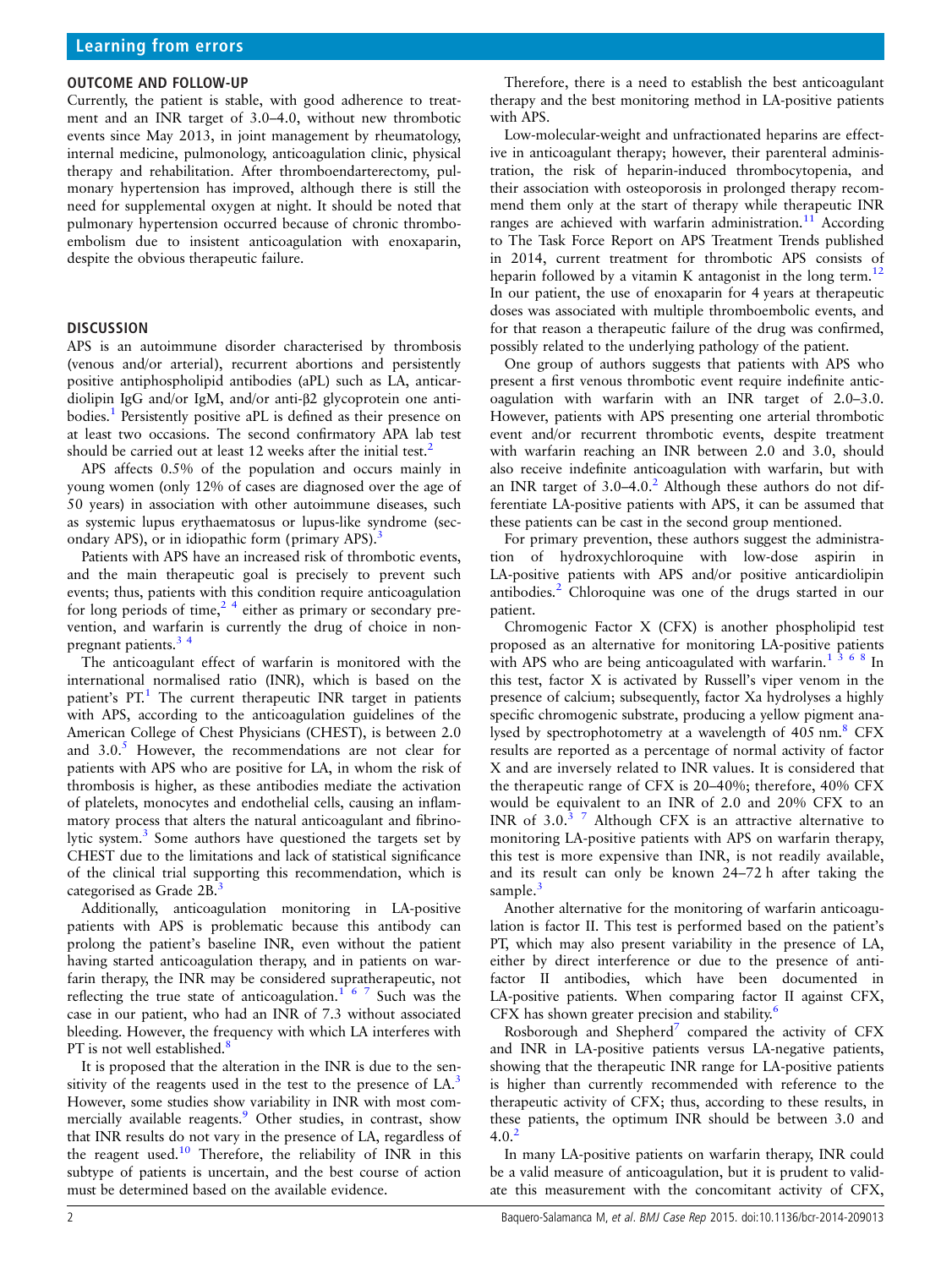which may be repeated after every cycle of 4–6 INR tests performed.<sup>1</sup>

One optional treatment for LA-positive patients with APS, in whom INR monitoring is doubtful, is the use of new oral anticoagulants, such as dabigatran, rivaroxaban, apixaban and edoxaban; however, there are no studies supporting the efficacy and safety of these anticoagulants in these patients. Arachchillage and Cohen<sup>1</sup> advise conducting studies with rivaroxaban because it is the oral anticoagulant that has been approved in the most indications (prevention of thrombotic events in patients with non-valvular atrial fibrillation, treatment and prevention of deep vein thrombosis and pulmonary embolism, and thromboprophylaxis in hip and knee replacement).

Indeed, Bachmeyer and Elalamy<sup>13</sup> reported one successful case of treatment with rivaroxaban at doses of 20 mg daily in a 26-year-old patient with recurrent superficial thrombophlebitis and primary APS.

Two clinical trials are currently being conducted, TRAPS (phase III) and RAPS (phase IV). The TRAPS (rivaroxaban in thrombotic APS) study aims to demonstrate the non-inferiority of rivaroxaban versus warfarin with respect to the occurrence of thrombotic events, major bleeding and death in patients with APS and triple positivity aPL. The RAPS study (rivaroxaban for APS) aims to monitor a group of patients receiving rivaroxaban for 1 year and determine the incidence of bleeding and thrombosis. The results of these studies are expected in 2018 and 2016, respectively. $14 \frac{15}{15}$ 

We did not find a predisposing factor to explain bleeding as an adverse effect of rivaroxaban in our patient. Among the drugs that the patient was using at that time (prednisolone, calcium carbonate, sildenafil, folic acid, omeprazole, alprazolam), drug interactions are not reported.

In conclusion, warfarin remains the drug of choice for longterm anticoagulant therapy in patients with APS as a secondary prevention strategy. However, LA-positive patients with APS pose a challenge, as they have a higher risk of thrombotic events, in addition to the fact that they can have a prolonged baseline INR, which therefore does not reflect the true state of anticoagulation. All patients with a diagnosis of APS should have a full aPL profile, and if any antibody is positive, it should be confirmed at least 12 weeks after the initial test.

Once the need for anticoagulant therapy is determined, it must be started with unfractionated or low-molecular-weight heparin in conjunction with warfarin until therapeutic INR ranges are obtained. It is important to highlight that the following recommendations are perhaps not strongly grounded in evidence, but they are supported by a comprehensive literature review and perhaps represent the best current consensus guidelines:

Patients with positive anticardiolipin IgG and/or IgM and/or anti-β2 glycoprotein 1 antibody, but LA negative and first venous thrombotic event: INR targets should be between 2.0 and 3.0. If the thrombotic event was arterial or recurs despite treatment with warfarin, INR should be between 3.0 and  $4.0^{127}$  $4.0^{127}$  $4.0^{127}$ 

LA-positive patients with prolonged baseline INR, regardless of the nature of the thrombotic event (primary vs recurrent and venous vs arterial): INR targets should be between 3.0 and 4.0. In addition, the activity of CFX should be determined after every six INR tests performed.<sup>127</sup>

LA-positive patients with normal baseline INR and no prolongation and first venous thrombotic event: INR targets should be between 2.0 and  $3.0<sup>127</sup>$  $3.0<sup>127</sup>$  $3.0<sup>127</sup>$ 

LA-positive patients with normal baseline INR and no prolongation but with arterial or recurrent thrombotic event despite warfarin therapy: INR targets should be between 3.0 and 4.0.

Finally, in triple aPL-positive patients, regardless of the nature of the thrombotic event suffered and of the prolongation or not of baseline INR, INR targets should be between 3.0 and 4.0. Additionally, the activity of CFX should be determined after every six INR tests performed. We categorise our patient in this group.

Of the therapeutic options currently available for anticoagulant therapy, warfarin is the most effective and safest drug for use in patients with APS, $3<sup>4</sup>$  provided there is good adherence to treatment by frequent INR monitoring in an anticoagulation clinic, together with compliance with dietary recommendations, using the same brand of drug and avoiding the use of concomitant medications that may interfere with the anticoagulant effect of warfarin. Similarly, performing genetic testing for CYP2C9 and VKORC1 before the start of therapy is recommended.<sup>[16](#page-3-0)</sup>

In the case of our patient, it was demonstrated that among all anticoagulant therapies she received (low-molecular-weight heparin, inhibitor of activated Factor X and coumarin), warfarin was the most effective therapy, probably as the result of close monitoring by the anticoagulation clinic, therefore ensuring her adherence to therapy. It is unclear why this patient experienced such a poor response to LMWH and why enoxaparin was used so many times. We hypothesised that possibly due to the history of haematuria with warfarin, and since the patient was seen by different doctors in different institutions between 2008 and 2012, enoxaparin was started many times in spite of repeated therapeutic failure, becoming an evident medication error.

Results from clinical trials currently underway are expected and may establish the efficacy and safety of rivaroxaban in patients with APS.<sup>[14 15](#page-3-0)</sup>

#### Learning points

- ▸ The diagnosis of antiphospholipid syndrome (APS) is performed in the presence of at least one of the antiphospholipid antibodies, which should be positive twice with an interval of at least 12 weeks.
- ▸ Warfarin remains the therapy of choice for thrombotic APS in secondary prevention.
- $\blacktriangleright$  Patients with APS and persistently positive lupus anticoagulant (LA) should have international normalised ratio (INR) performed before the start of anticoagulant therapy to detect the prolongation of baseline INR.
- ▸ The therapeutic targets of LA-positive patients with APS and prolonged baseline INR, should be between 3.0 and 4.0, with joint monitoring of the activity of Chromogenic Factor X after every six INR tests performed.
- ▶ The efficacy and safety of rivaroxaban in patients with APS has to be established (pending trial results).

Acknowledgements The authors thank Dr Yhonny Cardenas for his valuable comments on a draft of this manuscript.

Competing interests None.

Patient consent Obtained.

**Provenance and peer review** Not commissioned; externally peer reviewed.